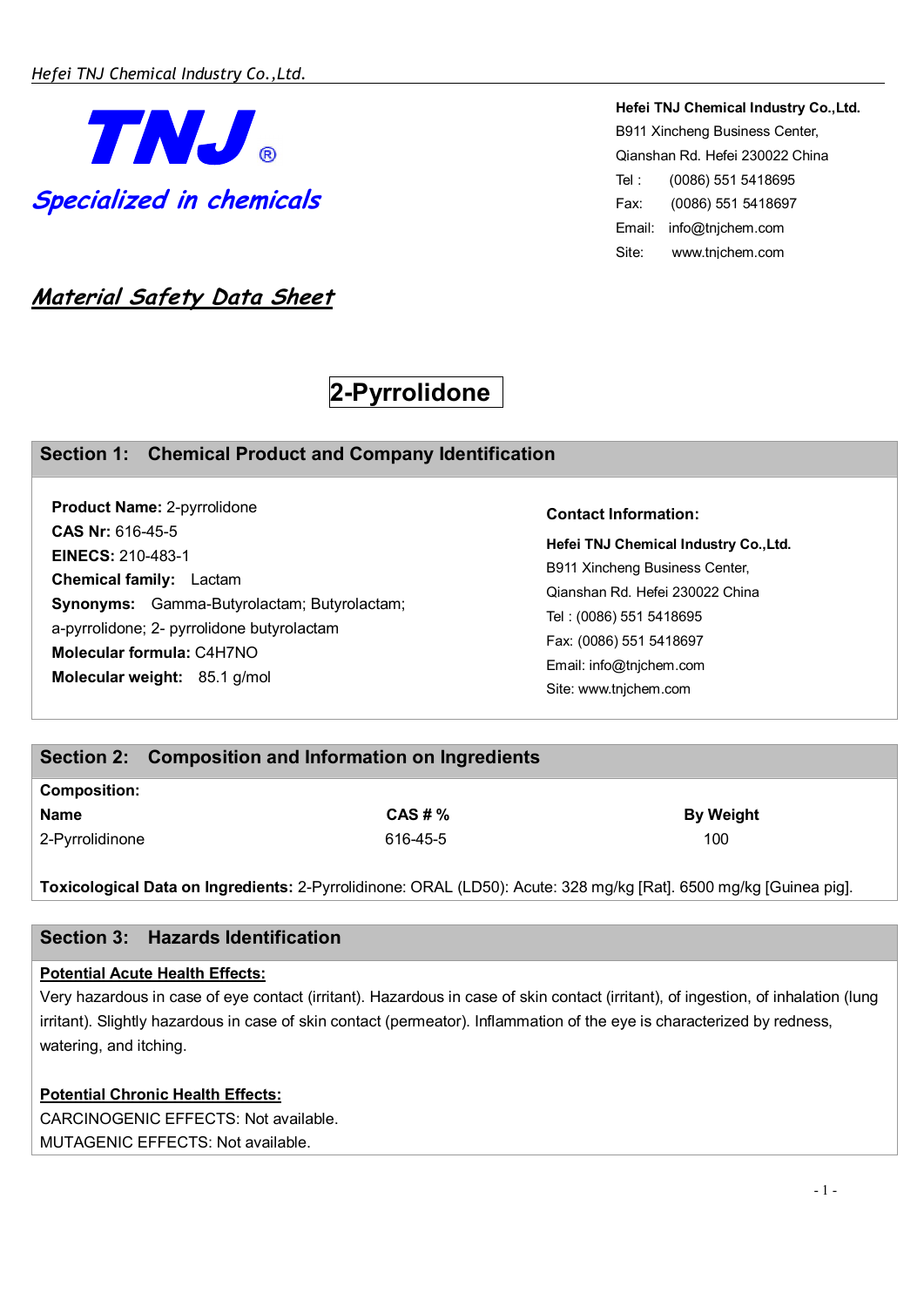TERATOGENIC EFFECTS: Not available.

DEVELOPMENTAL TOXICITY: Not available.

Repeated or prolonged exposure is not known to aggravate medical condition.

## **Section 4: First Aid Measures**

#### **If Eye :**

Check for and remove any contact lenses. Immediately flush eyes with running water for at least 15 minutes, keeping eyelids open. Cold water may be used. Do not use an eye ointment. Seek medical attention.

#### **If Skin:**

After contact with skin, wash immediately with plenty of water. Gently and thoroughly wash the contaminated skin with running water and non-abrasive soap. Be particularly careful to clean folds, crevices, creases and groin. Cold water may be used. Cover the irritated skin with an emollient. If irritation persists, seek medical attention. Wash contaminated clothing before reusing.

Serious Skin:

Wash with a disinfectant soap and cover the contaminated skin with an anti-bacterial cream. Seek immediate medical attention.

#### **If Inhalation:**

Allow the victim to rest in a well ventilated area. Seek immediate medical attention. Serious Inhalation: Not available.

#### **If Ingestion:**

Do not induce vomiting. Examine the lips and mouth to ascertain whether the tissues are damaged, a possible indication that the toxic material was ingested; the absence of such signs, however, is not conclusive. Loosen tight clothing such as a collar, tie, belt or waistband. If the victim is not breathing, perform mouth-to-mouth resuscitation. Seek immediate medical attention. Serious Ingestion: Not available.

# **Section 5: Fire and Explosion Data**

**Flammability of the Product:** May be combustible at high temperature.

**Auto-Ignition Temperature: Not available.** 

**Flash Points: OPEN CUP: 129°C (264.2°F).** 

**Flammable Limits: Not available.** 

**Products of Combustion:** These products are carbon oxides (CO, CO2), nitrogen oxides (NO, NO2...).

**Fire Hazards in Presence of Various Substances**: Not available.

**Explosion Hazards in Presence of Various Substances**:

Risks of explosion of the product in presence of mechanical impact: Not available. Risks of explosion of the product in **presence of static discharge: Not available.** 

**Fire Fighting Media and Instructions**:

**SMALL FIRE:** Use DRY chemical powder. LARGE FIRE: Use water spray, fog or foam. Do not use water jet.

**Special Remarks on Fire Hazards: Not available.** 

**Special Remarks on Explosion Hazards: Not available.**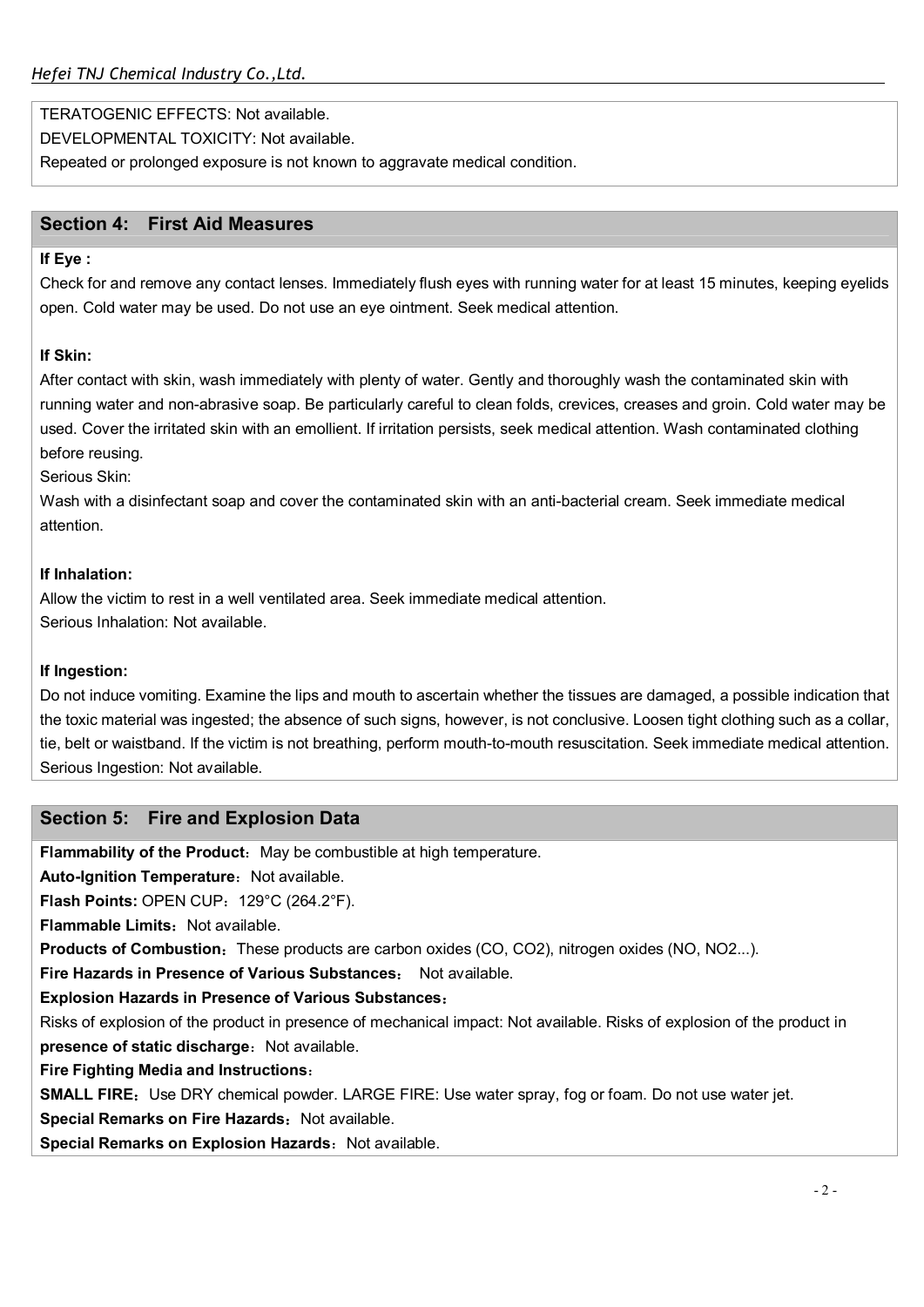# **Section 6: Accidental Release Measures**

#### **Small Spill:**

Use appropriate tools to put the spilled solid in a convenient waste disposal container. Finish cleaning by spreading water on the contaminated surface and dispose of according to local and regional authority requirements.

#### **Large Spill:**

If the product is in its solid form: Use a shovel to put the material into a convenient waste disposal container. If the product is in its liquid form: Absorb with an inert material and put the spilled material in an appropriate waste disposal. Finish cleaning by spreading water on the contaminated surface and allow to evacuate through the sanitary system.

# **Section 7: Handling and Storage**

#### **Precautions:**

Keep away from heat. Keep away from sources of ignition. Empty containers pose a fire risk, evaporate the residue under a fume hood. Ground all equipment containing material. Do not ingest. Do not breathe dust. In case of insufficient ventilation, wear suitable respiratory equipment If ingested, seek medical advice immediately and show the container or the label. Avoid contact with skin and eyes

#### **Storage:**

Keep container dry. Keep in a cool place. Ground all equipment containing material. Keep container tightly closed. Keep in a cool, well-ventilated place. Combustible materials should be stored away from extreme heat and away from strong oxidizing agents.

# **Section 8: Exposure Controls/Personal Protection**

#### **Engineering Controls:**

Use process enclosures, local exhaust ventilation, or other engineering controls to keep airborne levels below recommended exposure limits. If user operations generate dust, fume or mist, use ventilation to keep exposure to airborne contaminants below the exposure limit.

#### **Personal Protection:**

Splash goggles. Lab coat. Dust respirator. Be sure to use an approved/certified respirator or equivalent. Gloves.

#### **Personal Protection in Case of a Large Spill:**

Splash goggles. Full suit. Dust respirator. Boots. Gloves. A self contained breathing apparatus should be used to avoid inhalation of the product. Suggested protective clothing might not be sufficient; consult a specialist BEFORE handling this product.

#### **Exposure Limits:** Not available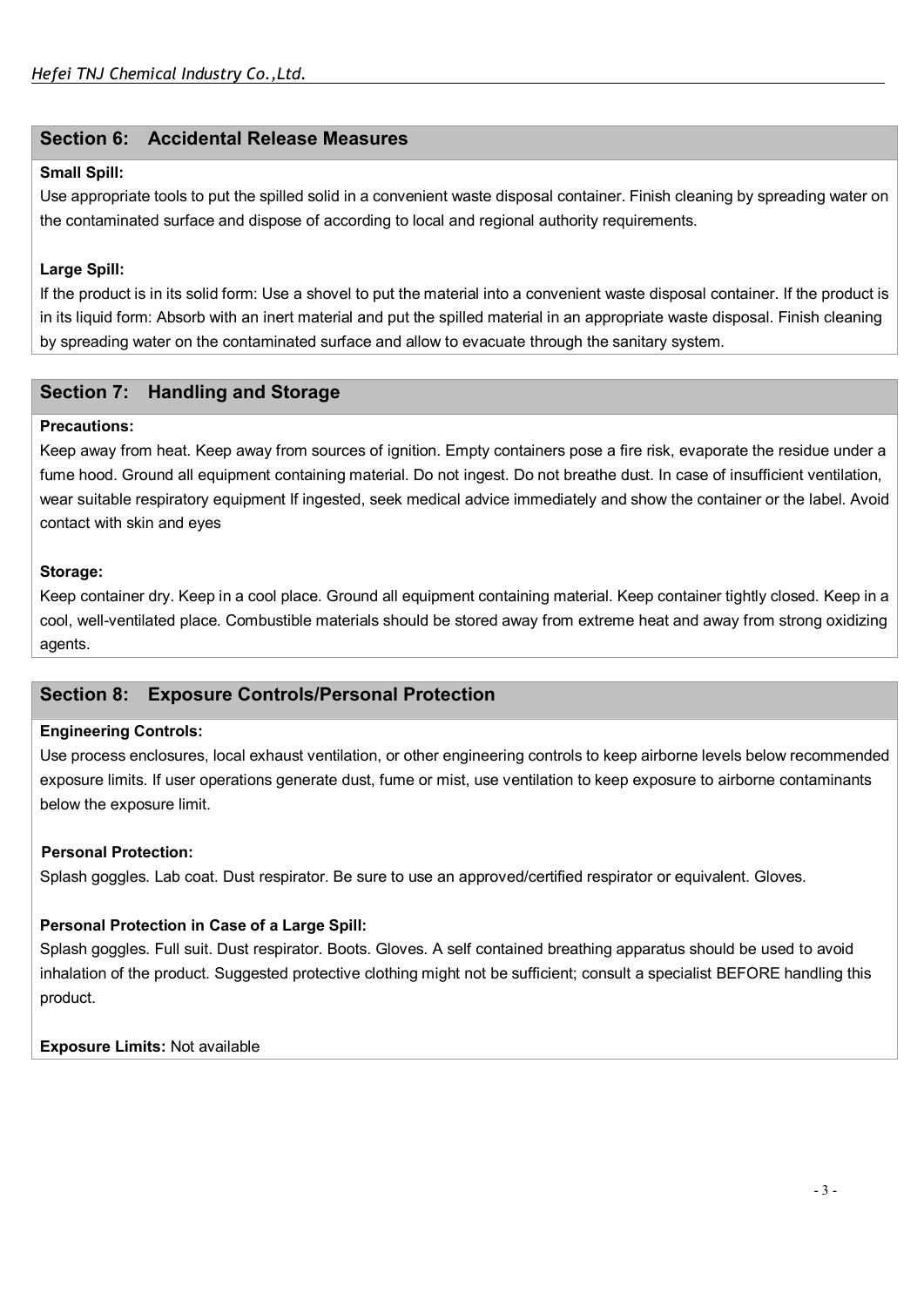# **Section 9: Physical and Chemical Properties**

| Physical state and appearance: | Solid. (Liquid or Solid - Melting Point Near Room Temperature) |
|--------------------------------|----------------------------------------------------------------|
| Odor:                          | Not available.                                                 |
| Taste:                         | Not available.                                                 |
| <b>Molecular Weight:</b>       | 85.11 g/mole                                                   |
| Color:                         | Colorless to light yellow.                                     |
| PH (1% soln/water):            | Not available.                                                 |
| <b>Boiling Point:</b>          | 245°C (473°F)                                                  |
| <b>Melting Point:</b>          | 24°C (75.2°F)                                                  |
| <b>Critical Temperature:</b>   | Not available.                                                 |
| <b>Specific Gravity:</b>       | 1.12 (Water = 1)                                               |
| <b>Vapor Pressure:</b>         | Not applicable.                                                |
| <b>Vapor Density:</b>          | Not available.                                                 |
| <b>Volatility:</b>             | Not available.                                                 |
| <b>Odor Threshold:</b>         | Not available.                                                 |
| Water/Oil Dist. Coeff.:        | Not available.                                                 |
| <b>Ionicity (in Water):</b>    | Not available.                                                 |
| <b>Dispersion Properties:</b>  | See solubility in water.                                       |
| Solubility:                    | Easily soluble in cold water, hot water.                       |
|                                |                                                                |

# **Section 10: Stability and Reactivity Data**

**Stability:** The product is stable. **Instability Temperature:** Not available. **Conditions of Instability:** Not available. **Incompatibility with various substances:** Not available. **Corrosivity:** Non-corrosive in presence of glass. **Special Remarks on Reactivity:** Not available. **Special Remarks on Corrosivity:** Not available. **Polymerization:** No.

# **Section 11: Toxicological Information**

**Routes of Entry:** Eye contact. Inhalation. Ingestion.

**Toxicity to Animals:** Acute oral toxicity (LD50): 328 mg/kg [Rat].

**Chronic Effects on Humans:** Not available.

**Other Toxic Effects on Humans:** 

Hazardous in case of skin contact (irritant), of ingestion, of inhalation (lung irritant). Slightly hazardous in case of skin contact **Special Remarks on Toxicity to Animals:** Not available.

**Special Remarks on Chronic Effects on Humans:** Not available.

**Special Remarks on other Toxic Effects on Humans:** Not available.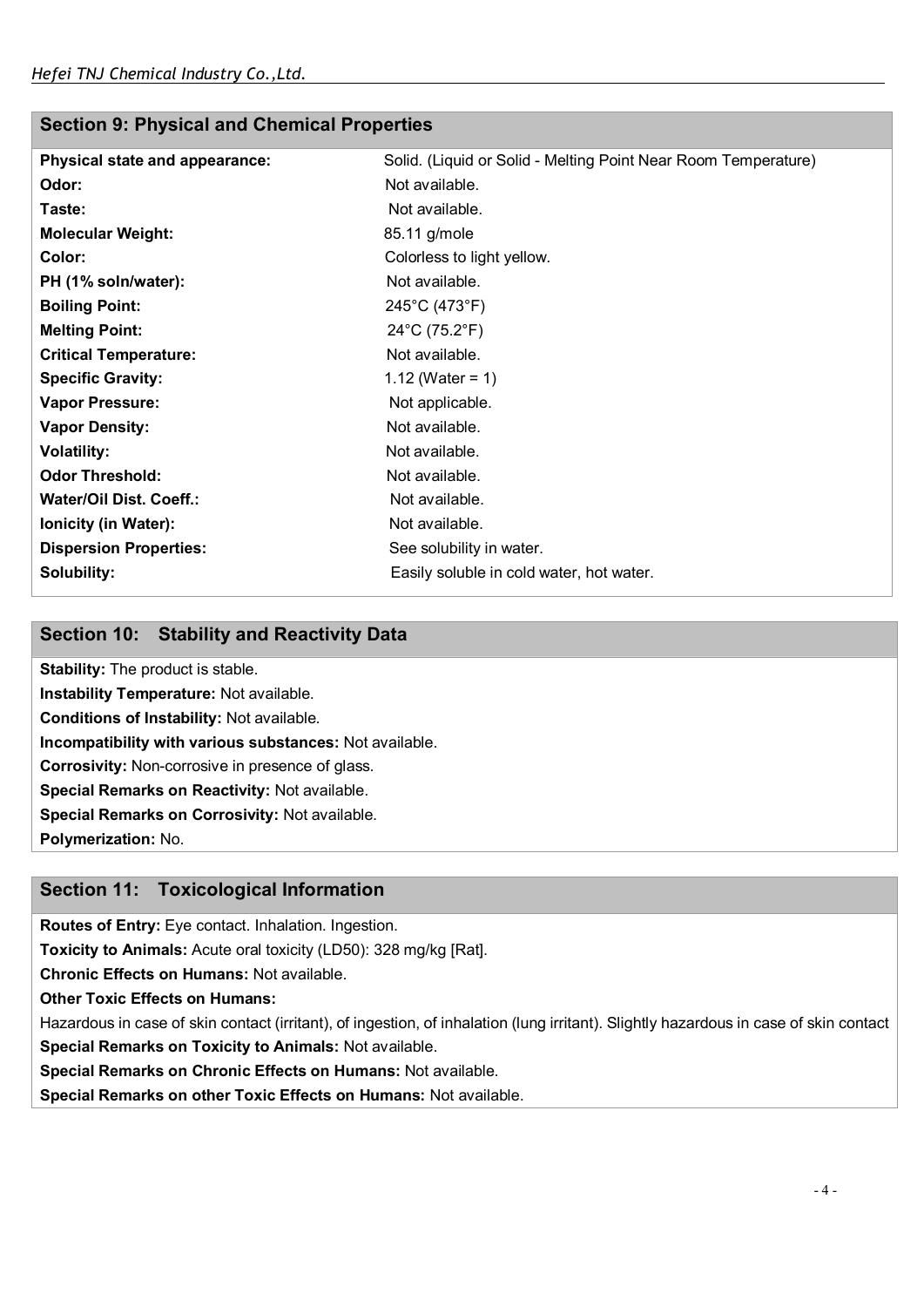# **Section 12: Ecological Information**

**Ecotoxicity:** Not available.

**BOD5 and COD:** Not available.

## **Products of Biodegradation:**

Possibly hazardous short term degradation products are not likely. However, long term degradation products may arise.

**Toxicity of the Products of Biodegradation:** The products of degradation are more toxic.

**Special Remarks on the Products of Biodegradation:** Not available.

# **Section 13: Disposal Considerations**

**Waste Disposal:** 

# **Section 14: Transport Information**

**DOT Classification:** Not a DOT controlled material (United States).

**Identification:** Not applicable.

**Special Provisions for Transport:** Not applicable.

# **Section 15: Other Regulatory Information**

#### **Other Regulations:**

OSHA: Hazardous by definition of Hazard Communication Standard (29 CFR 1910.1200). EINECS: This product is on the European Inventory of Existing Commercial Chemical Substances.

# **Other Classifications:**

# **WHMIS (Canada):**

CLASS D-1B: Material causing immediate and serious toxic effects (TOXIC). CLASS D-2B: Material causing other toxic effects (TOXIC).

**DSCL (EEC):** 

R22- Harmful if swallowed. R37/38- Irritating to respiratory system and skin. R41- Risk of serious damage to eyes.

**HMIS (U.S.A.):** 

**Health Hazard: 2** 

**Fire Hazard: 1** 

**Reactivity: 0** 

**Personal Protection: E** 

# **Protective Equipment:**

Gloves. Lab coat. Dust respirator. Be sure to use an approved/certified respirator or equivalent. Wear appropriate respirator when ventilation is inadequate. Splash goggles.